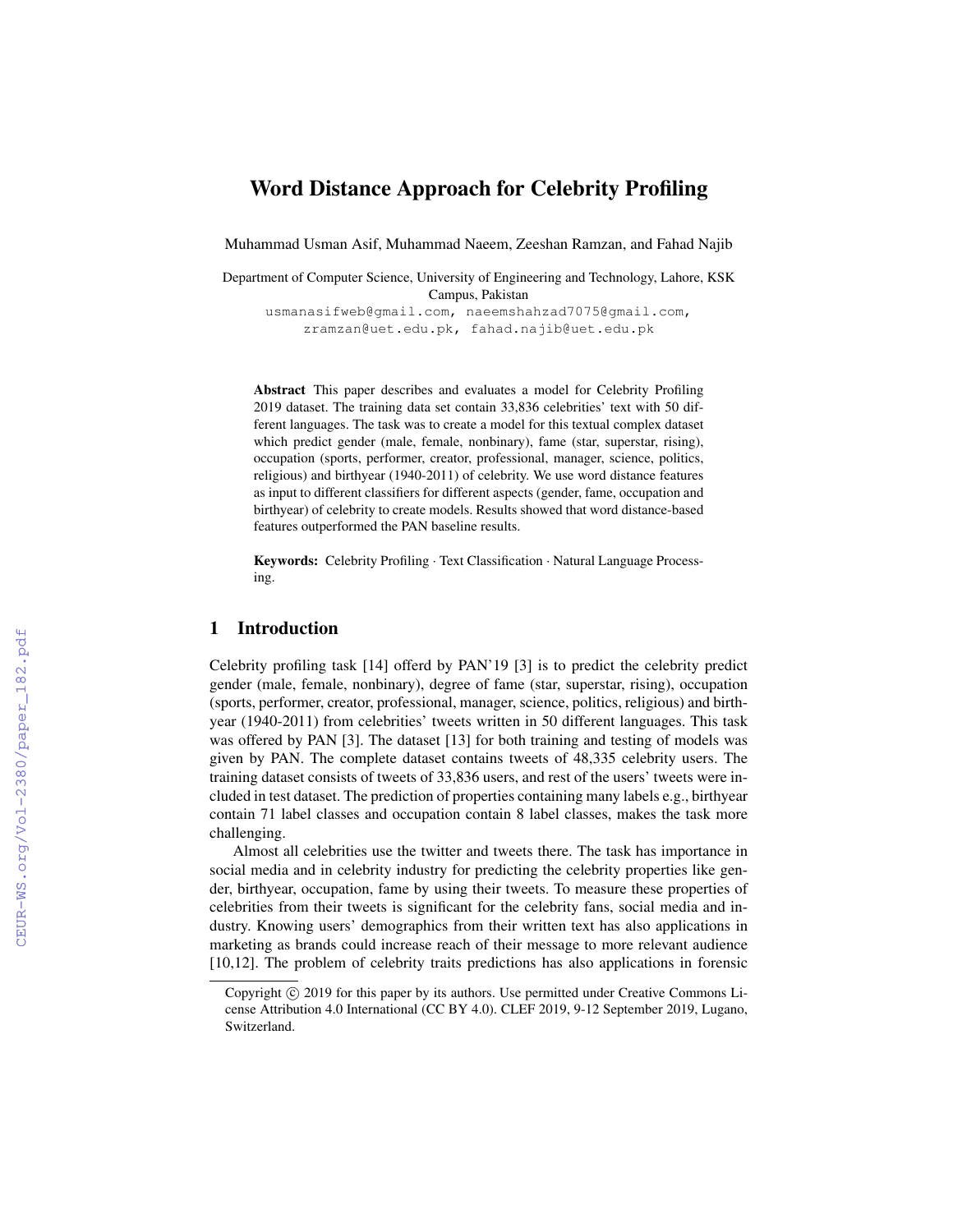[8,4] because of increasing cases of cyber crime including sexual harassment, threatening, identity theft etc.

# 2 Related Work

The problem of predicting different personality traits from text, due to it's applications in various other problem, have gain lot attention from community. Previously doc2vec document embedding technique used to train SVM and logistic regression classifier [2,5,1]. RUSProfiling (Cross-Genre Gender Identification in Russian texts) used character n-grams, word n-grams and gender specific Russian grammatical features to train multinomial Naive Bayes, logistic regression, random forest, and ensemble classifier for gender identification [7]. The problem to identification of author's traits from his/her written text have been addressed by using stylistic features to train different Machine Learning classifiers e.g., J48, Logistic Regression, Random Forest and Naive Bayes [11]. Different feature representations including raw frequency, binary, normalized frequency, tf-idf and second order attributes (SOA) have been used in combination with different machine learning algorithms including multinomial naive Bayes, Support Vector Machines (SVM), logistic regression [6].

### 3 Corpus

The PAN'19 [3] Celebrity Profiling [14] Dataset [13] contains twitter data of total 48,335 User Profiles. These tweets belongs to 50 different languages. A subset of this dataset, tweets of 33,836 users, used for the purpose of training models, whereas, remaining dataset consisting of 14,499 user profiles is used for testing of trained models. The complete training datasets consists of a single ndjson file in which tweets of all 33,836 user profiles/celebrities are present.

The corpus contains tweets, grouped by user/celebrity and labeled with gender (male, female, nonbinary), degree of fame (star, superstar, rising), occupation (sports, performer, creator, professional, manager, science, politics, religious) and birthyear (1940-2011).

The corpus was not balanced (See Figure 1). In case of gender, more than 50% profiles are of male celebrities, whereas, only 32 users belongs to nonbinary. Similarly, huge proportion of user profiles are stars, whereas, the frequency of rising and superstars is very low. Same is the case with occupation, where, there are sufficient instances of sports, performer and creator, whereas, remaining categories are in minority. The corpus is also unbalanced in case of birthyear (See Figure 2).

# 4 Methodology

We use the word distance approach for training models to predict different personality traits of celebrities. We made 200 (4 \* 50) models as corpus contains tweets of 50 different languages and we have to predict fours aspects of user profile for each user profile. Each model predicts the specific class / personality trait for specific language such as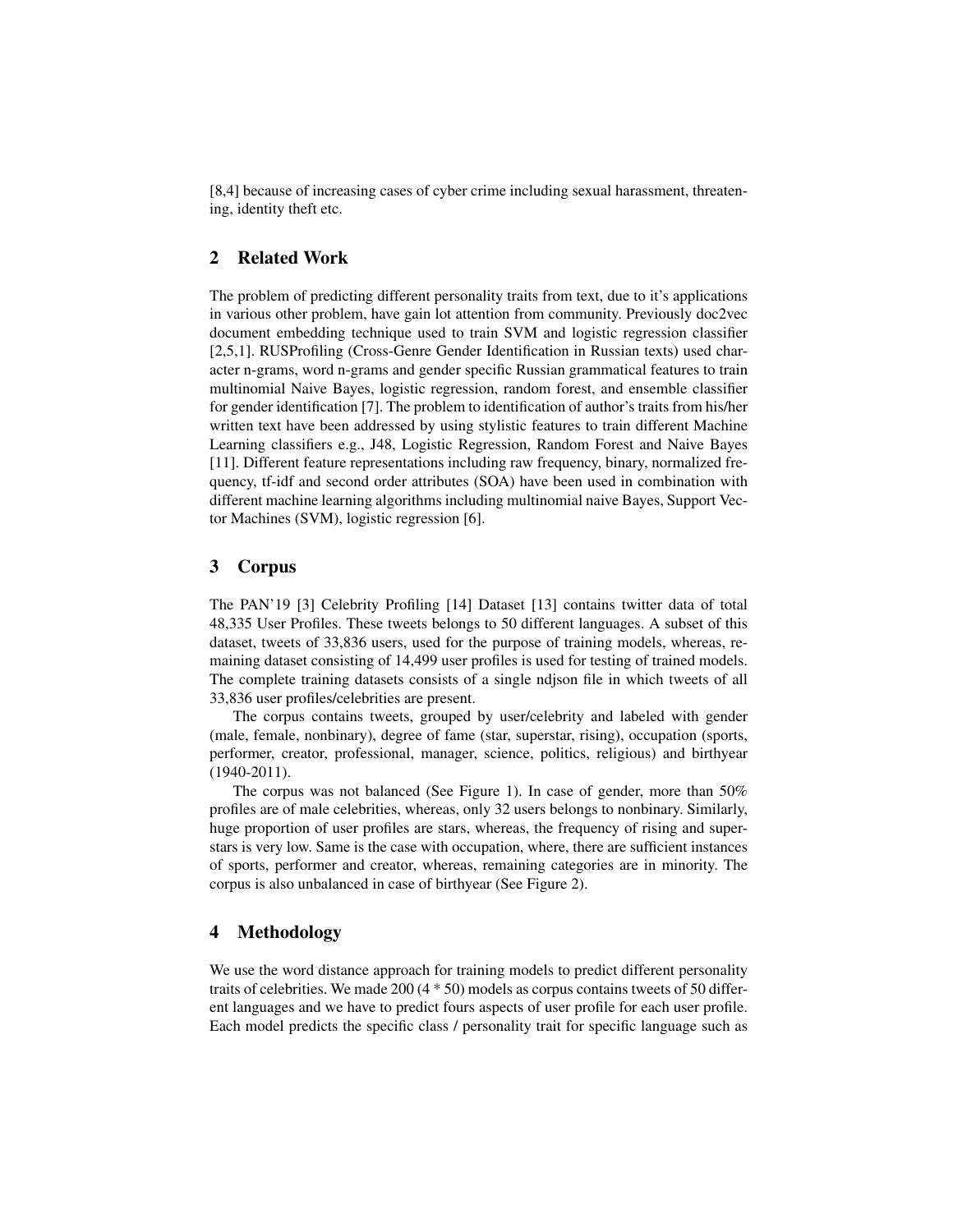





Figure 2. Frequency of user profiles in each birthyear (Source: [14])

English gender model predicts gender of user whose tweets are in English language. Each model has been trained using different sets of features and classifier.

#### 4.1 Pre-processing

As corpus contains tweets written in 50 different languages, we put the same language tweets in same file by using langdetect module of Python. In this way, whole corpus was divided into 50 ndjson files such as en.ndjson, ar.ndjson files for languages English and Arabic. After separation we examine that almost 93% tweets are of English language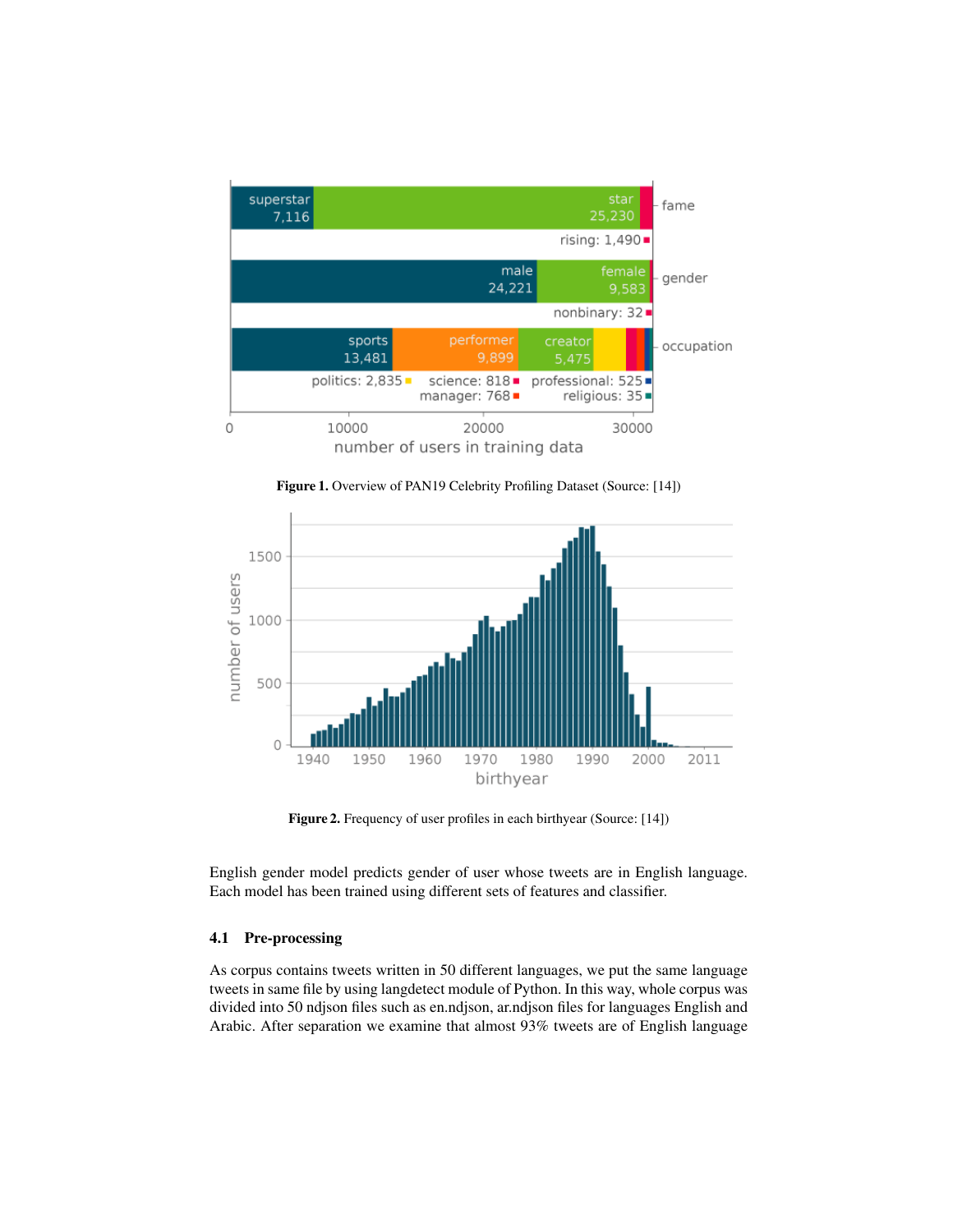

Figure 3. Example of dictionary used for Features Selection

and remaining 7% are non-English so made two categories English and non-English corpus.

After separating tweets of different languages, we applied different technique for data cleaning and features extraction for training models. There were lots of emojis, tag words, stop words, punctuation words, numbers, alphanumeric words, links, URLs, short form words, repeating characters words with punctuation's marks and escape characters. First of all, we removed all links / URLs from corpus by using a regular expression. Then, we extracted words from the text by tokenizing text using word tokenizers. We used the language specific word tokenizers for the purpose of tokenizing text into words. If, we could not find any word tokenizer for any language then we tokenized the text with space delimiter. We made a set of unique tokens. After that, we excluded all punctuation marks, stop words, numbers, alphanumeric words, URLs. Then we remove all escape characters and hash tag  $(\#)$ ,  $(\mathcal{Q})$ , spaces, brackets etc., from the word string and made the words clean. That's how we get the cleaned set of words.

#### 4.2 Features Selection

After data cleaning and pre-processing, we made a dictionary for each personality trait for each language, which yielded 200 (4 \* 50) dictionaries. The key of each of these dictionaries is a word and value of this dictionary is a list. Length of list depends upon the number of labels in the class (gender, fame, occupation or birthyear) to predict. Let if we want to make a model to predict gender then the list's first index (0 index) give count of male users in corpus who used this word (key in the dictionary) in their tweets. Same, second index for female and third index for non-binary (See Figure 3).

- $n_1$ : Number of males in corpus who uses this word in their tweet
- $-$  n<sub>2</sub>: Number of females in corpus who uses this word in their tweet
- $-$  n<sub>3</sub>: Number of non-binaries in corpus who uses this word in their tweet

Same process was followed to create dictionaries for the fame, occupation and birthyear classes. For example, the range of birthyear is from 1940 to 2011. It contains 71 possibilities, so the list length would be 71.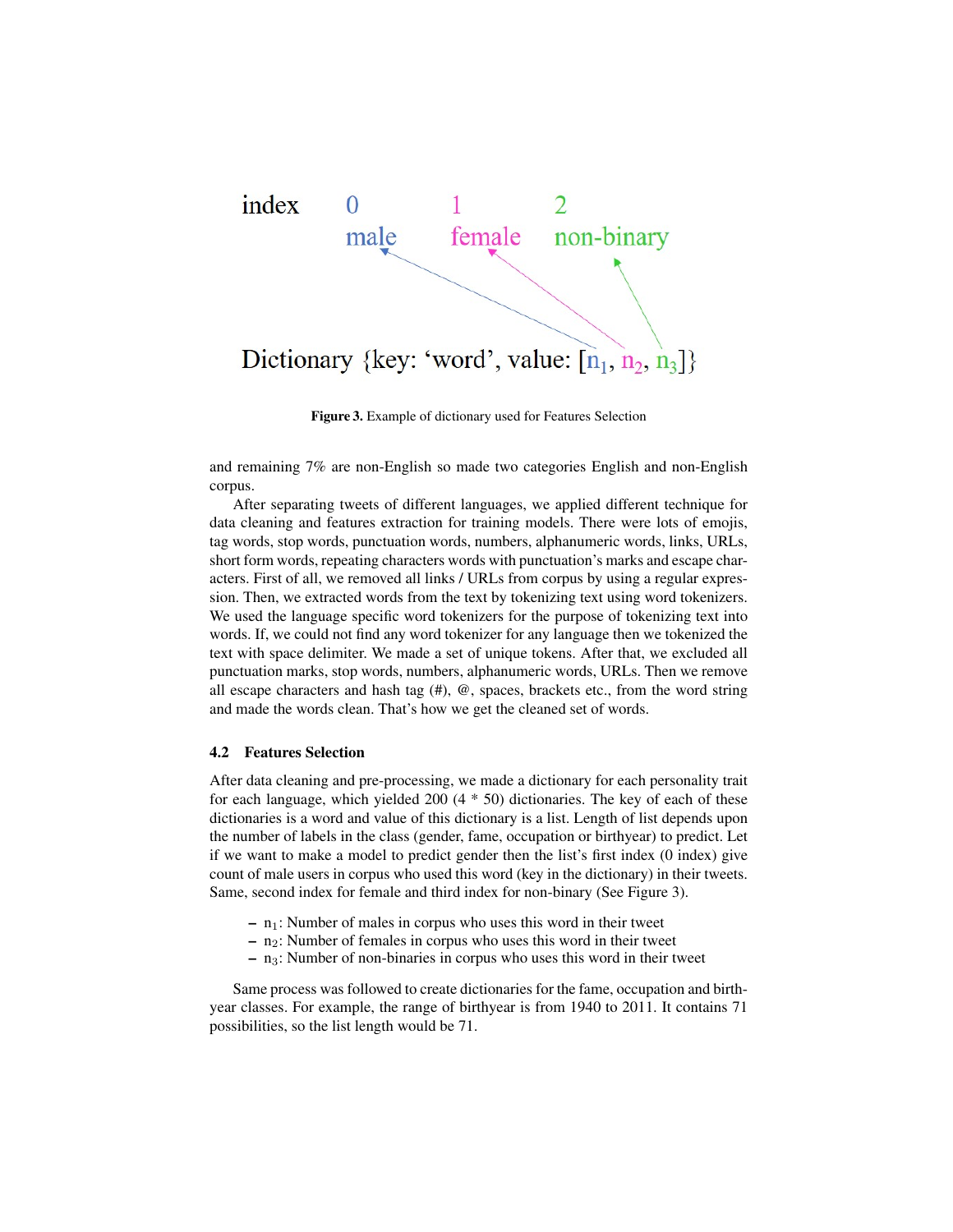The most important and tricky part of feature selection was to filter most distinguishing features from the dictionaries created in last step. For each word, we checked that which label / class (male, female, non-binary) is using this word most. If all classes are using a word with almost comparable frequency, then it is common word and we will not choose it as feature to train model. But if one label / class is using this word most and others are using it least, then we will choose this word as feature. We can say that, we will choose such words, for which, one label class has greater distance in count from other classes. For this we designed strategy to calculate how much maximum distance, a word is creating. As in total corpus we have let say 60% men, 30% women and 10% non-binary tweets so men will always dominate the women and non-binaries. For this we multiplied the count  $(n_1, n_2, n_3)$  of list with the corresponding ratio. Equations 1, 2 and 3 shows the formulas to calculate the ratio to be multiplied with the count.

$$
ratio\_male = \frac{\text{total number of tweets in all corpora}}{\text{total number of tweets of male users}} \tag{1}
$$

$$
ratio\_female = \frac{\text{total number of tweets in all corpora}}{\text{total number of tweets of female users}} \tag{2}
$$

$$
ratio\_nonbinary = \frac{\text{total number of tweets in all corpora}}{\text{total number of tweets of non-binary users}} \tag{3}
$$

After calculating the ratio, we multiplied the ratio number with each word's count list  $(n_1, n_2, n_3)$ . New structure of key-value pair of dictionary is represented below:

 $Word: [n_1 * ratio_{male}, n_2 * ratio_{female}, n_3 * ratio_{non-binary}]$ 

After multiplying the ratio, the problem created because of unbalanced dataset or dominating class is somehow solved. After this we calculated the difference created by the highest value of count with other counts in the list. For this we picked the highest count value in the list let say  $n_1$  has the highest value in list, then calculated it's difference with other values in the list. At the end add the all differences. After adding we get a number which is the distance of that word. Let's say  $n_1$  has highest value in list  $(n_1,$  $n_2$ ,  $n_3$ ), the word distance would be calculated using Equation 4.

$$
Word\_Distance = (n_1 - n_2) + (n_1 - n_3)
$$
\n(4)

After calculating distance of each word, the dictionary would now contain words as keys and their respective distance as value

 $Dictionary{word_1: word_1\_distance, word_2: word_2\_distance}$ 

Now, we sorted this dictionary in reverse direction. The large size of dictionary made it challenging to sort dictionary. Therefore, we get the list of all values form dictionary and sorted it in reverse order and then deleted the low distance values. After sorting list, we picked top scoring values and got the corresponding words from the dictionary and selected them as features.

After extracting features, we created CSV files to pass it to the Machine Learning algorithms to train model.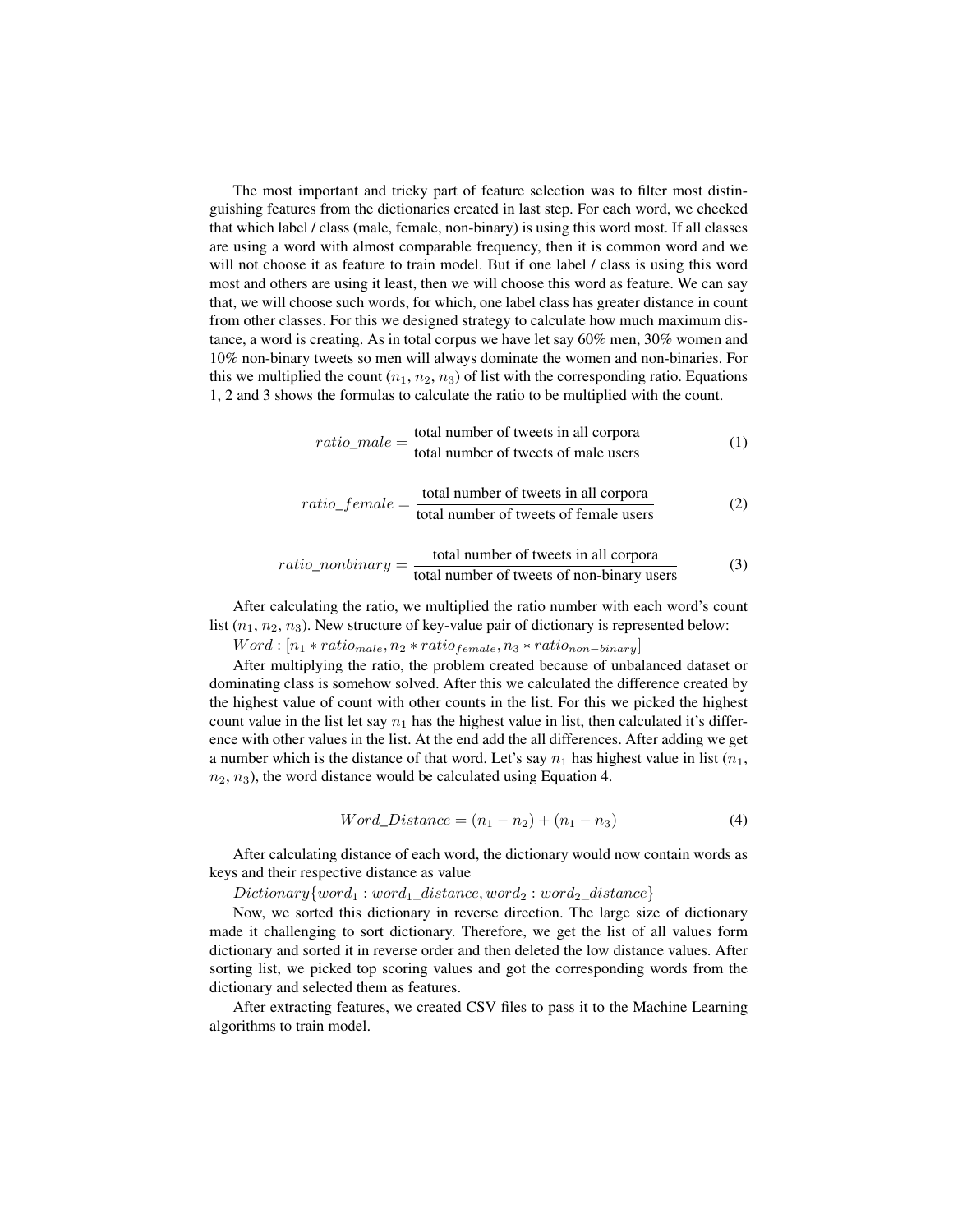|                | index Language Gender  |                                   | Fame                                                  | Occupation                                                  | <b>Birthyear</b>                                                                |
|----------------|------------------------|-----------------------------------|-------------------------------------------------------|-------------------------------------------------------------|---------------------------------------------------------------------------------|
| $\vert$ 1      | af                     | <b>SVC</b>                        | <b>SVC</b>                                            | <b>SVC</b>                                                  | <b>SVC</b>                                                                      |
| 2              | ar                     | Logistic Regression K Neighbors   |                                                       | Random Forest                                               | <b>Logistic Regression</b>                                                      |
| <sub>3</sub>   | bg                     | <b>SVC</b>                        | <b>SVC</b>                                            | <b>SVC</b>                                                  | <b>SVC</b>                                                                      |
|                | bn                     | <b>SVC</b>                        | <b>SVC</b>                                            | <b>SVC</b>                                                  | <b>SVC</b>                                                                      |
| $\frac{4}{5}$  | ca                     | <b>SVC</b>                        | <b>SVC</b>                                            | SVC                                                         | <b>SVC</b>                                                                      |
| 6              | $\mathbf{c}\mathbf{s}$ | Logistic Regression SVC           |                                                       | Logistic Regression Logistic Regression                     |                                                                                 |
| 7              | cy                     | <b>SVC</b>                        | <b>SVC</b>                                            | SVC                                                         | <b>SVC</b>                                                                      |
| $\vert 8$      | da                     | Decision Tree                     |                                                       | Logistic Regression Logistic Regression Logistic Regression |                                                                                 |
| $\overline{9}$ | de                     | Logistic Regression SVC           |                                                       |                                                             | Logistic Regression Logistic Regression                                         |
| 10             | en                     | Logistic Regression Random Forest |                                                       | <b>Random Forest</b>                                        | <b>Logistic Regression</b>                                                      |
| 11             | el                     | <b>SVC</b>                        | <b>SVC</b>                                            | <b>SVC</b>                                                  | <b>SVC</b>                                                                      |
| 12             | es                     |                                   | Logistic Regression Logistic Regression Random Forest |                                                             | <b>Logistic Regression</b>                                                      |
| 13             | et                     | <b>SVC</b>                        | <b>SVC</b>                                            | <b>SVC</b>                                                  | <b>SVC</b>                                                                      |
| 14             | fa                     | <b>SVC</b>                        | Decision Tree                                         | Decision Tree                                               | <b>Logistic Regression</b>                                                      |
| 15             | ${\rm fi}$             | <b>SVC</b>                        | Decision Tree                                         | Decision Tree                                               | <b>Logistic Regression</b>                                                      |
| 16             | fr                     | Decision Tree                     | <b>SVC</b>                                            | Random Forest                                               | <b>SVC</b>                                                                      |
| 17             | gu                     | <b>SVC</b>                        | <b>SVC</b>                                            | <b>SVC</b>                                                  | <b>SVC</b>                                                                      |
| 18             | he                     | Gaussian NB                       | <b>SVC</b>                                            | Gaussian NB                                                 | Logistic Regression                                                             |
| 19             | hi                     | Logistic Regression Random Forest |                                                       | K Neighbors                                                 | Logistic Regression                                                             |
| 20             | hr                     | Gaussian NB                       | <b>SVC</b>                                            | Decision Tree                                               | <b>Logistic Regression</b>                                                      |
| 21             | hu                     | <b>SVC</b>                        | <b>SVC</b>                                            | <b>SVC</b>                                                  | <b>SVC</b>                                                                      |
| 22             | id                     | Gaussian NB                       | <b>SVC</b>                                            | Gaussian NB                                                 | <b>Logistic Regression</b>                                                      |
| 23             | it                     | Gaussian NB                       | Decision Tree                                         | Decision Tree                                               | <b>Logistic Regression</b>                                                      |
| 24             | ja                     | Decision Tree                     | Logistic Regression K Neighbors                       |                                                             | Logistic Regression                                                             |
| 25             | kn                     | <b>SVC</b>                        | <b>SVC</b>                                            | <b>SVC</b>                                                  | <b>SVC</b>                                                                      |
| 26             | ko                     | <b>SVC</b>                        | <b>SVC</b>                                            | <b>SVC</b>                                                  | <b>SVC</b>                                                                      |
| 27             | lv                     | <b>SVC</b>                        | <b>SVC</b>                                            | <b>SVC</b>                                                  | <b>SVC</b>                                                                      |
| 28             | mk                     | <b>SVC</b>                        | <b>SVC</b>                                            | <b>SVC</b>                                                  | <b>SVC</b>                                                                      |
| 29             | mr                     | <b>SVC</b>                        | <b>SVC</b>                                            | Decision Tree                                               | Logistic Regression                                                             |
| 30             | ne                     | <b>SVC</b>                        | <b>SVC</b>                                            | <b>SVC</b>                                                  | svc                                                                             |
| 31             | nl                     | Decision Tree                     | <b>SVC</b>                                            | Decision Tree                                               | <b>SVC</b>                                                                      |
| 32             | no                     | Logistic Regression Decision Tree |                                                       |                                                             | Logistic Regression Logistic Regression                                         |
| 33             | pl                     | Random Forest                     | Gaussian NB                                           |                                                             | Logistic Regression Logistic Regression                                         |
| 34             | pt                     | Decision Tree                     | <b>SVC</b>                                            | <b>Random Forest</b>                                        | Decision Tree                                                                   |
| 35             | ro                     | <b>SVC</b>                        | <b>SVC</b>                                            | <b>SVC</b>                                                  | <b>SVC</b>                                                                      |
| 36             | ru                     | Logistic Regression K Neighbors   |                                                       | Decision Tree                                               | Logistic Regression                                                             |
| 37             | sk                     | <b>SVC</b>                        | <b>SVC</b>                                            | <b>SVC</b>                                                  | <b>SVC</b>                                                                      |
| 38             | sl                     |                                   | Logistic Regression Logistic Regression Decision Tree |                                                             | Logistic Regression                                                             |
| 39             | so                     | <b>Random Forest</b>              | Gaussian NB                                           | Decision Tree                                               | <b>Logistic Regression</b>                                                      |
| 40             | sq                     | <b>SVC</b>                        | <b>SVC</b>                                            | <b>SVC</b>                                                  | <b>SVC</b>                                                                      |
| 41             | ${\bf SV}$             | Decision Tree                     | Decision Tree                                         |                                                             | Logistic Regression Logistic Regression                                         |
| 42             | <b>SW</b>              | Random Forest                     |                                                       |                                                             | Logistic Regression Logistic Regression Logistic Regression                     |
| 43             | ta                     | <b>SVC</b>                        | <b>SVC</b>                                            | <b>SVC</b>                                                  | <b>SVC</b>                                                                      |
| 44             | te                     | <b>SVC</b>                        | <b>SVC</b>                                            | <b>SVC</b>                                                  | <b>SVC</b>                                                                      |
| 45             | th                     | <b>SVC</b>                        | <b>SVC</b>                                            | <b>SVC</b>                                                  | <b>SVC</b>                                                                      |
| 46             | tl                     | <b>SVC</b>                        | <b>SVC</b>                                            | <b>SVC</b>                                                  | <b>SVC</b>                                                                      |
| 47             | tr                     | Gaussian NB                       | Random Forest                                         | K Neighbors                                                 | K Neighbors                                                                     |
| 48             | uk                     | <b>SVC</b>                        | <b>SVC</b>                                            | <b>SVC</b>                                                  | <b>SVC</b>                                                                      |
| 49             | ur                     |                                   |                                                       |                                                             | Logistic Regression Logistic Regression Logistic Regression Logistic Regression |
| 50             | vi                     | <b>SVC</b>                        | <b>SVC</b>                                            | <b>SVC</b>                                                  | <b>SVC</b>                                                                      |

Table 1. Classifiers used for creating models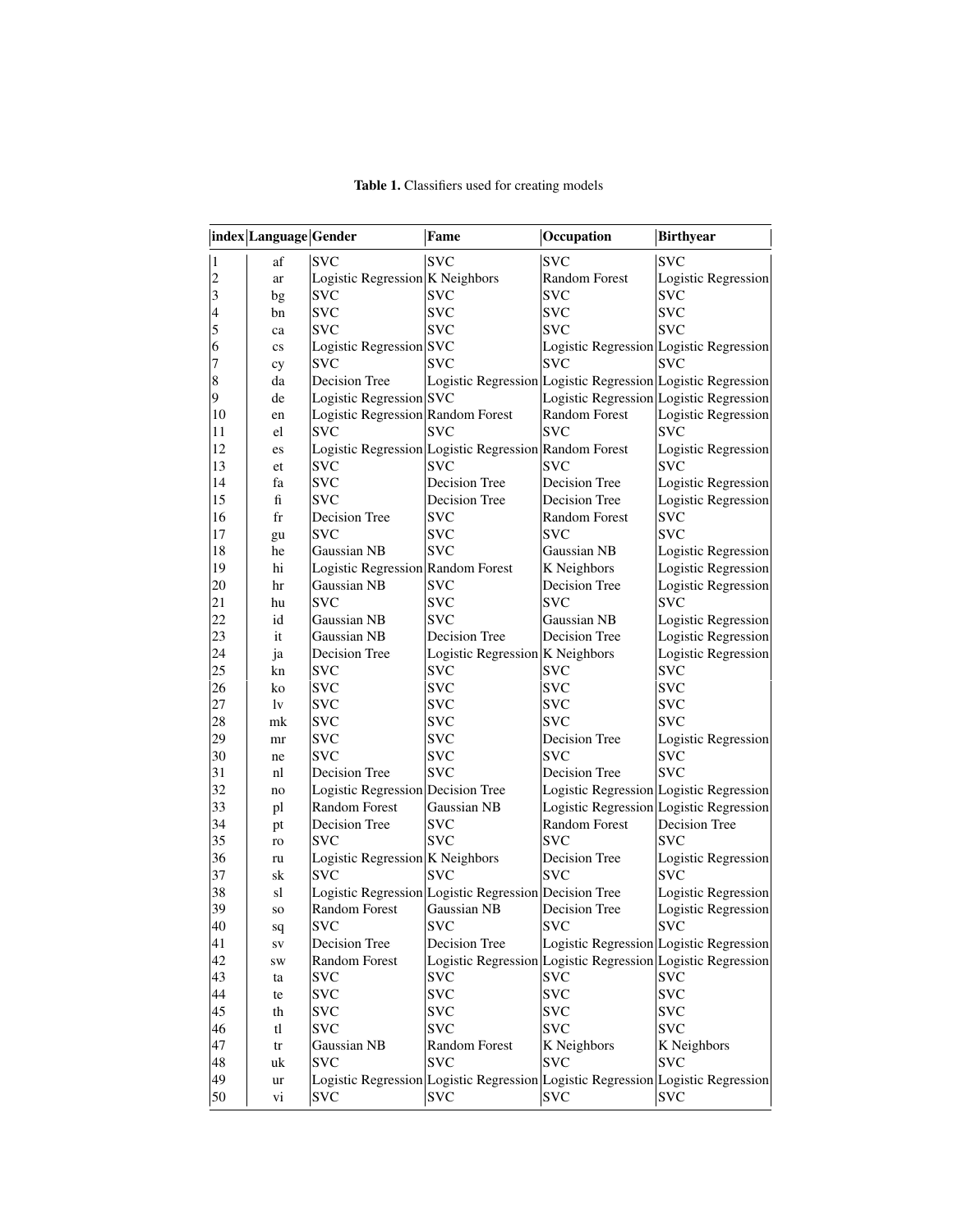Table 2. Results on Training Dataset

| <b>Traits</b>      | <b>F-measure</b> |  |  |  |
|--------------------|------------------|--|--|--|
| Gender             | 0.746            |  |  |  |
| Fame               | 0.989            |  |  |  |
| Occupation         | 0.995            |  |  |  |
| Birthyear          | 0.307            |  |  |  |
| $cRank = 0.604653$ |                  |  |  |  |

#### 4.3 Classifiers

The sklearn implementations of various Machine Learning algorithms were applied on CSV files created in last step. We used 80% data for training the model and 20% for testing. We applied six different algorithms (See Table 1) to train models. Then tested the models with 20% testing data. We selected highest scoring algorithms for training the model using 100% available data.

#### 4.4 Evaluation Measures

The performance of our proposed for Individual traits was judged by  $F_1$  measure (See Equation 5). Whereas, overall performance of the system would be judged by a combined metric cRank, which is harmonic mean of each label's metric (See Equation 6).

$$
F_1 = \frac{2 * precision * recall}{precision + recall}
$$
 (5)

$$
cRank = \frac{4}{\frac{1}{F_{1,frame} + \frac{1}{F_{1,occupied}} + \frac{1}{F_{1,gender}} + \frac{1}{F_{1,age}}}}
$$
(6)

### 5 Results and Analysis

The results of our proposed approach on Training dataset are presented in Table 2. Table 2 shows the F-measure of all traits of training dataset. The F-measure in case of occupation and fame is much higher than other two traits. The training dataset is somehow more balanced in case of occupation and fame than other two traits could be the reason for such results. Moreover, the birth year range is 1940-2011 and there are not enough user profiles for non-English to cover all these birthyears (1940-2011). These problems with the training dataset made it very challamging to correctly predict birthyear. The cRank (See Equation 6) on Training dataset, the combined score of all traits, is 0.604653.

Table 3 presents results obtained by applying our proposed technique on test dataset using TIRA [9]. These results show that our technique could not perform well on test dataset as compared with training dataset. The features, the list of words used for training, were extracted from train dataset, which were not necessarily present in test dataset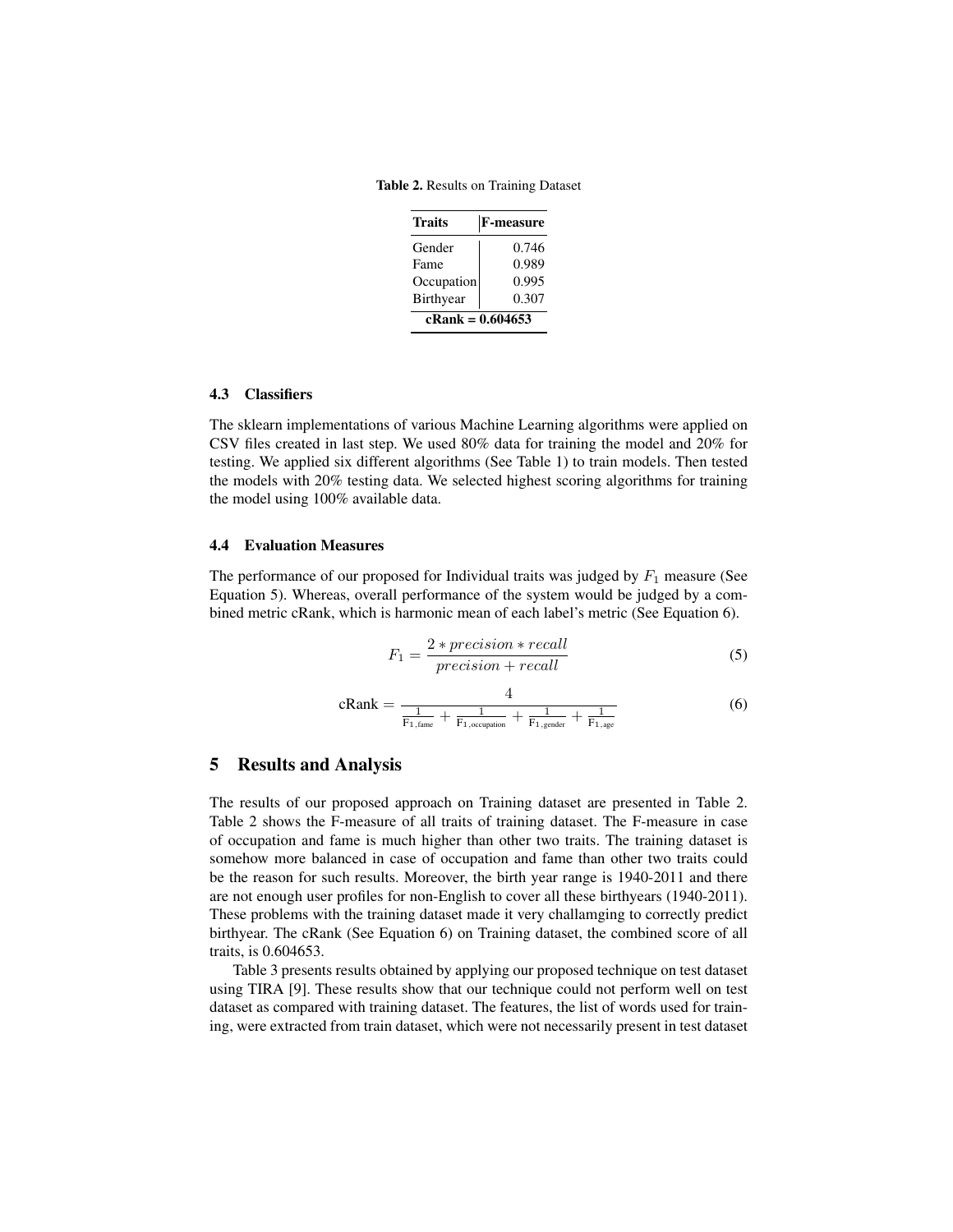Table 3. Results on Test Dataset

| <b>Traits</b>     | <b>F-measure</b> |  |  |  |
|-------------------|------------------|--|--|--|
| Gender            | 0.588            |  |  |  |
| Fame              | 0.505            |  |  |  |
| Occupation        | 0.427            |  |  |  |
| Birthyear         | 0.254            |  |  |  |
| $cRank = 0.40181$ |                  |  |  |  |

with comparable frequency. This limitation of this approach resulted in over-fitting by giving very promising results on training dataset but not on test dataset.

# 6 Conclusion and Future Work

In this paper, we have explained a technique for the prediction of the celebrities' gender, fame, occupation and birthyear from their tweets. It has applications in various fields like forensics, marketing and security. We trained models on the training data provided by the PAN organizers. The results we achieved on are pretty good. In future, more performance can e achieved by making training dataset more balanced and well representative of the population. Moreover, more sophisticated features, which are not specific to training dataset, can also improve results.

#### References

- 1. Akhtyamova, L., Cardiff, J., Ignatov, A.: Twitter author profiling using word embeddings and logistic regression. In: CLEF (Working Notes) (2017)
- 2. Bayot, R.K., Gonçalves, T.: Author profiling using svms and word embedding averages. In: CLEF (Working Notes). pp. 815–823 (2016)
- 3. Daelemans, W., Kestemont, M., Manjavancas, E., Potthast, M., Rangel, F., Rosso, P., Specht, G., Stamatatos, E., Stein, B., Tschuggnall, M., Wiegmann, M., Zangerle, E.: Overview of PAN 2019: Author Profiling, Celebrity Profiling, Cross-domain Authorship Attribution and Style Change Detection. In: Crestani, F., Braschler, M., Savoy, J., Rauber, A., Müller, H., Losada, D., Heinatz, G., Cappellato, L., Ferro, N. (eds.) Proceedings of the Tenth International Conference of the CLEF Association (CLEF 2019). Springer (Sep 2019)
- 4. Grant, T.: Quantifying evidence in forensic authorship analysis. International Journal of Speech, Language & the Law  $14(1)$  (2007)
- 5. Markov, I., Gómez-Adorno, H., Posadas-Durán, J.P., Sidorov, G., Gelbukh, A.: Author profiling with doc2vec neural network-based document embeddings. In: Mexican International Conference on Artificial Intelligence. pp. 117–131. Springer (2016)
- 6. Markov, I., Gómez-Adorno, H., Sidorov, G., Gelbukh, A.F.: Adapting cross-genre author profiling to language and corpus. In: CLEF (2016)
- 7. Markov, I., Gómez-Adorno, H., Sidorov, G., Gelbukh, A.F.: The winning approach to crossgenre gender identification in russian at rusprofiling 2017. In: FIRE (2017)